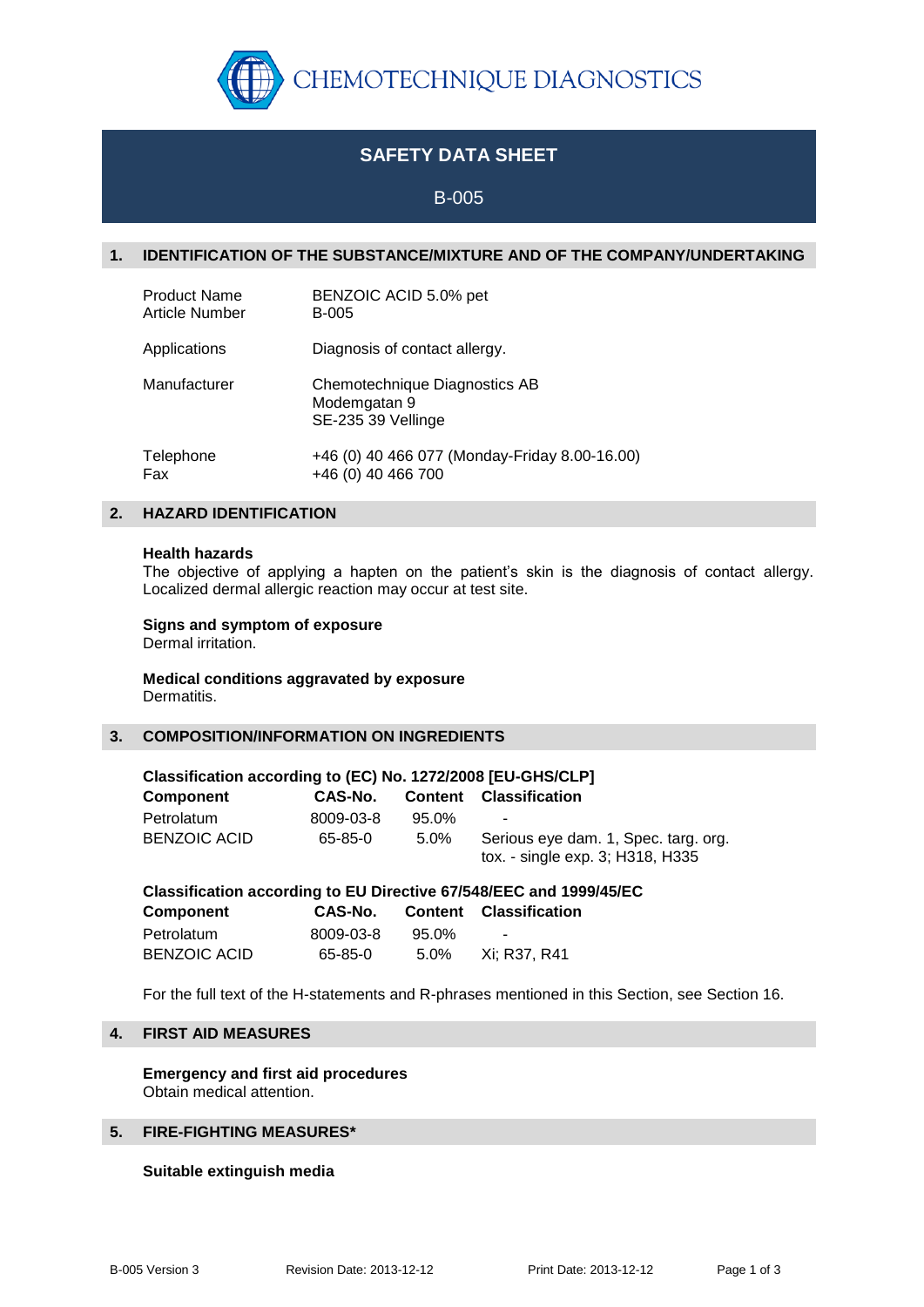

CO2, powder or water spray. Fight larger fires with water spray or alcohol resistant foam. **For safety reasons unsuitable extinguishing agents** Water with full jet.

**Special protective equipment for fire-fighters**

Wear self-contained respiratory protective device. Wear fully protective suit.

\*Data is shown for petrolatum only

#### **6. ACCIDENTAL RELEASES MEASURES**

# **Steps to be taken if material is released or spilled**

Contain and place in a closed container.

# **7. HANDLING AND STORAGE**

**Precautions to be taken in handling and storage** Store dark at 5-8°C. Avoid extended exposure to sunlight. FOR EXTERNAL USE ONLY.

## **8. EXPOSURE CONTROLS/PERSONAL PROTECTION**

**Respiratory protection** Not required.

**Ventilation** Local exhaust.

**Protective gloves** Disposal gloves.

#### **Eye protection**

Not required with normal use.

#### **Work/Hygienic practices**

Wash hands after each use.

# **9. PHYSICAL AND CHEMICAL PROPERTIES**

Odour **Odourless** 

Appearance Ivory White Semi-solid

Melting point\* 50-55°C Boiling point\* No data available Flash point\*  $>100^{\circ}$ C Self ignition\* Product does not self ignite. Danger of explosion\* Product does not present an explosion hazard. Density\* No data available. Solubility in/Miscibility with Water\* Insoluble

\*Data is shown for petrolatum only

# **10. STABILITY AND REACTIVITY**

#### **Incompability**

May react with strong oxidizing agents.

#### **Stability**